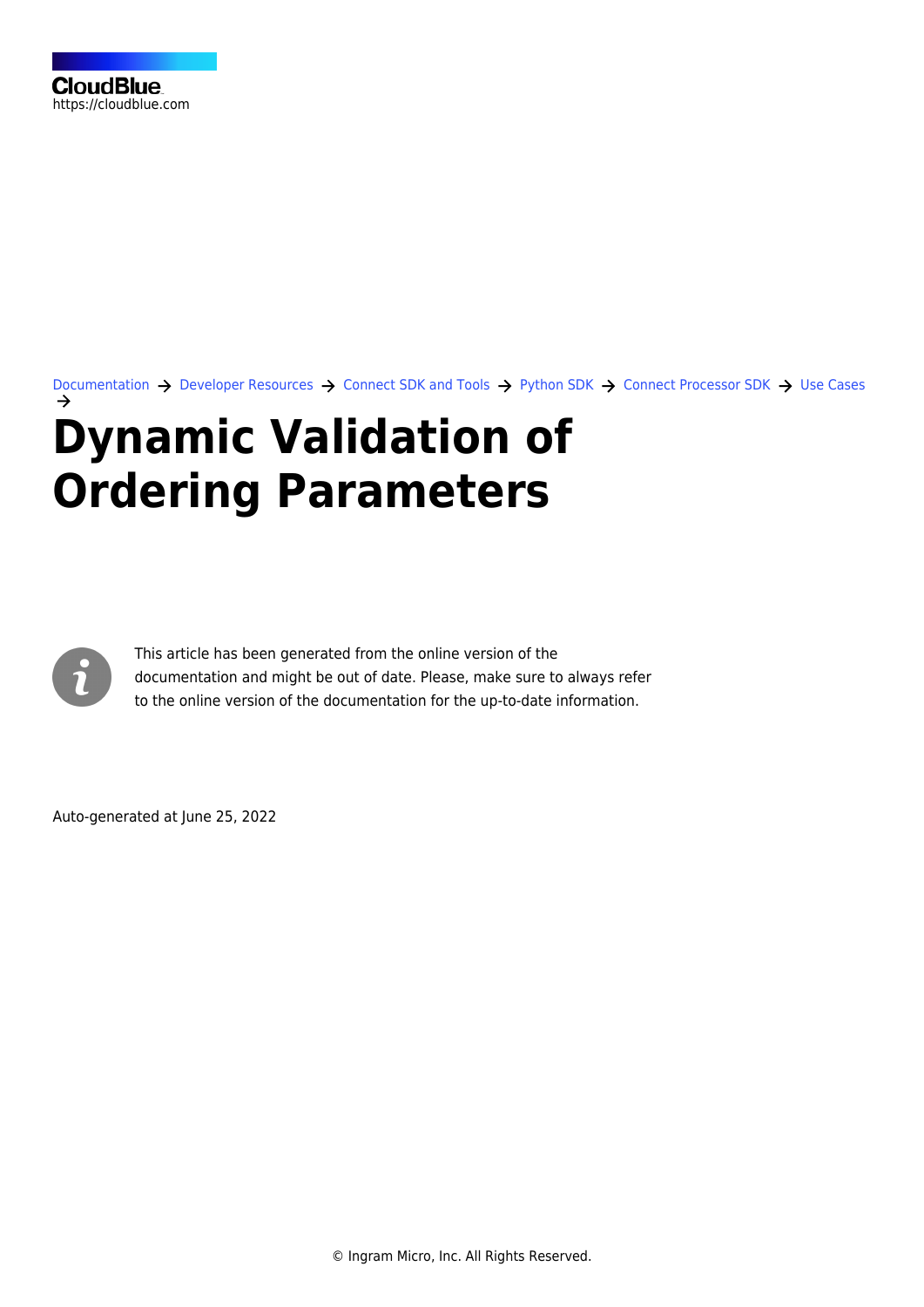## **CloudBlue**

The following provides a use case and guidelines for configuring the dynamic validation of ordering parameters. It is highly recommended to familiarize yourself with the [Dynamic Validation](https://connect.cloudblue.com/community/modules/subscriptions/dynamic-validation-parameters/) documentation that explains real-time validation concept and provides instructions on how to create and test out your webhook. Thereafter, follow the guidelines below to configure your ordering parameters dynamic validation.

In addition, make sure that all of the following prerequisites are met:

- The [Processor SDK Template](https://connect.cloudblue.com/community/sdk/connect-processor-sdk/processor-template/) is successfully deployed.
- Your deployed Processor is [properly configured.](https://connect.cloudblue.com/community/sdk/connect-processor-sdk/configuration/)
- [Vendor API configuration](https://connect.cloudblue.com/community/sdk/connect-processor-sdk/configuration/#Connection_configuration) is presented.

#### **Enable Dynamic Validation**

By default, the **Dynamic Validation of Draft Requests** capability for your specified product are disabled. Enable this capability as follows:

|                    | <b>CloudBlue</b>      | $\rightarrow$ Products $\sim$ |                                                                                                                         |               | <b>@</b> HELP |                 | 魚 | Front Street Inc.<br>Vendor · Robert Balboa |  |
|--------------------|-----------------------|-------------------------------|-------------------------------------------------------------------------------------------------------------------------|---------------|---------------|-----------------|---|---------------------------------------------|--|
| Tutorial Product - |                       |                               | Product information @                                                                                                   |               |               |                 |   |                                             |  |
|                    |                       |                               | The following represents a tutorial product.                                                                            |               |               |                 |   |                                             |  |
|                    | Master version $\sim$ |                               | <b>OVERVIEW</b><br><b>MEDIA</b><br>CAPABILITIES                                                                         |               |               |                 |   |                                             |  |
| 目                  | General               |                               |                                                                                                                         |               |               |                 |   |                                             |  |
| шē                 | Items                 |                               | Administrative Hold                                                                                                     | $\bullet$ off |               | $\sqrt{2}$ EDIT |   |                                             |  |
|                    | Parameters            |                               | Product supports Suspend & Resume actions for the given Subscription.                                                   |               |               |                 |   |                                             |  |
|                    | Embedding             |                               | Consumption reporting for Reservation Items                                                                             |               |               |                 |   |                                             |  |
|                    | Configuration         |                               | Product supports real-time reporting of consumption for the Reservation<br>items.                                       | $\bullet$ Off |               |                 |   |                                             |  |
| įΞ                 | Versions              |                               |                                                                                                                         |               |               |                 |   |                                             |  |
|                    | Localization          |                               | Dynamic Validation of the Draft Requests<br>Product supports real-time validation of the Request structure prior to the | $\bullet$ Off |               |                 |   |                                             |  |
|                    | Preview               |                               | request creation by the Commerce.                                                                                       |               |               |                 |   |                                             |  |
|                    | <b>Price Lists</b>    |                               | Dynamic Validation of the Inquiring Form                                                                                | $\bullet$ Off |               |                 |   |                                             |  |
|                    | Offers                |                               | Product supports real-time validation of the Inquiring Form.                                                            |               |               |                 |   |                                             |  |
|                    | Listings              |                               | Day as you as                                                                                                           |               |               |                 |   |                                             |  |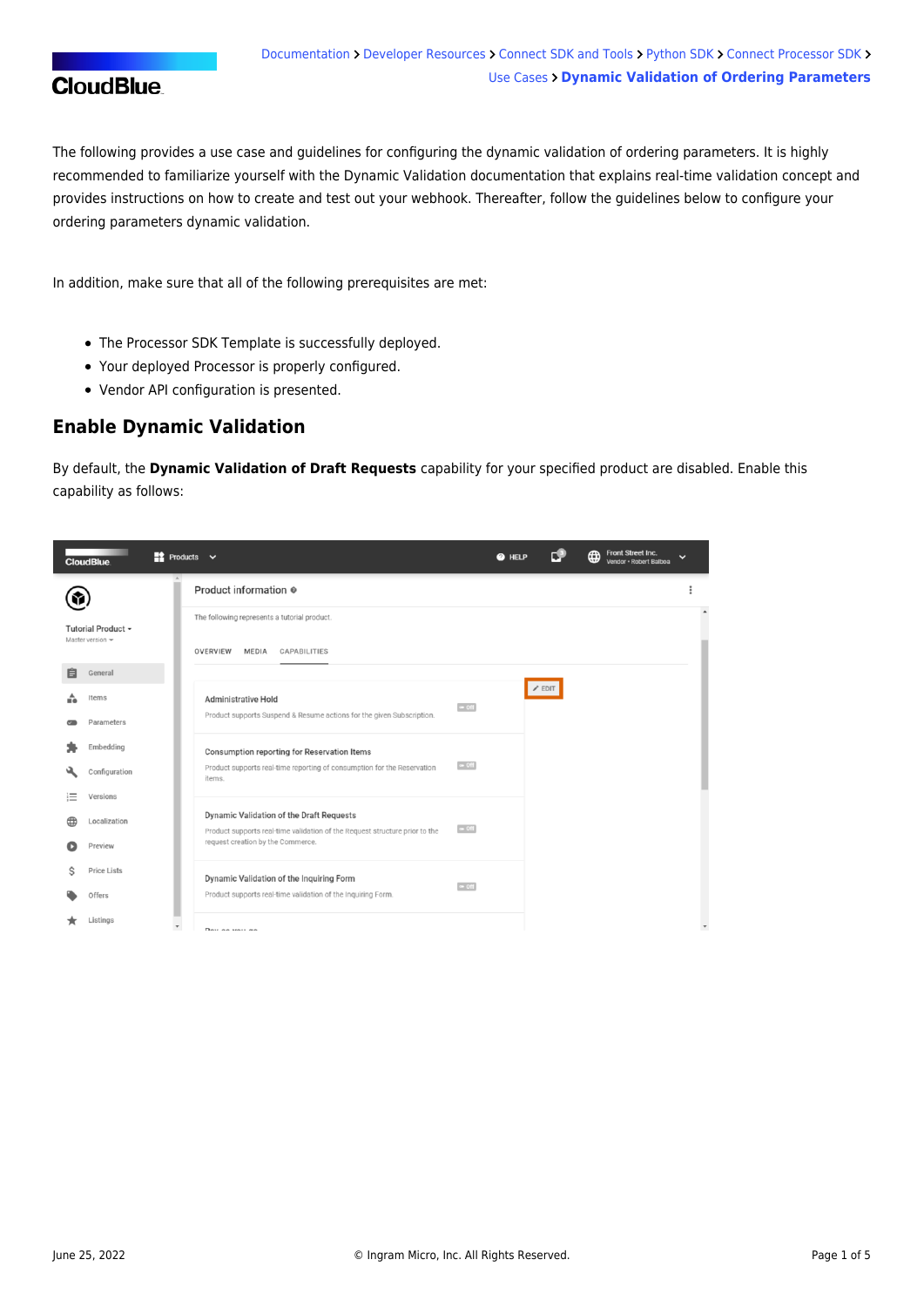## **CloudBlue**



- 1. Navigate to the **General** section from your product profile page.
- 2. Switch to the **Capabilities** tab.
- 3. Click the **Edit** button to enable or disable your required capabilities.
- 4. Turn on the **Dynamic Validation** capabilities and click **Save**.

Therefore, your specified product will feature the real-time validation capabilities.

#### **Webhook Creation**

Once the **Dynamic Validation of Draft Requests** capability is enabled, it is necessary to create your webhook on the Connect platform.

Access the **Integrations** module and navigate to the **Webhooks** section. Thereafter, click the **Create Webhook** button to launch a Webhook creation wizard.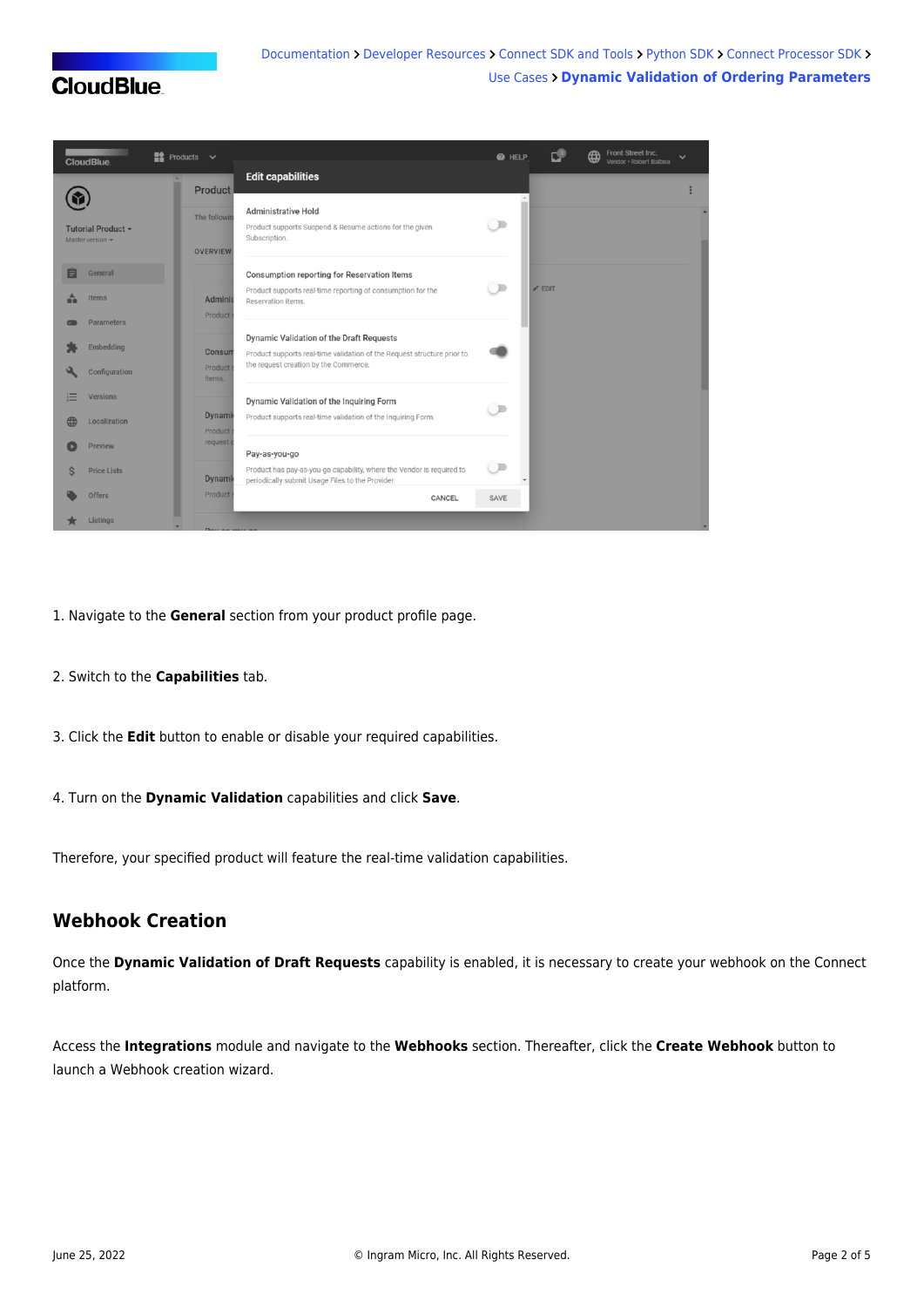

| o<br><b>CloudBlue</b> | Front Street Inc.<br>⊕<br>Integrations $\sim$<br>@ HELP<br>$\checkmark$<br>Vendor · Robert Balboa                                            |  |  |  |  |  |  |  |  |
|-----------------------|----------------------------------------------------------------------------------------------------------------------------------------------|--|--|--|--|--|--|--|--|
| Integrations          | Webhooks @                                                                                                                                   |  |  |  |  |  |  |  |  |
| 自<br>General          | $\blacktriangle$<br><b>III COLUMNS</b><br>C REFRESH                                                                                          |  |  |  |  |  |  |  |  |
| Tokens<br>$O_T$       | PRODUCT<br>TYPE<br><b>LAST SUCCESS AT</b><br>DESCRIP<br><b>STATUS</b><br>NAME                                                                |  |  |  |  |  |  |  |  |
| Webhooks<br>C         | $\hspace{0.1cm} \longrightarrow \hspace{0.1cm}$<br>$\overline{\phantom{a}}$<br><b>Contract Contract Contract</b><br>$\overline{\phantom{a}}$ |  |  |  |  |  |  |  |  |
| Extensions            | $\overline{\phantom{a}}$<br>$\sim$ $\sim$<br>$\sim$<br>No webhooks<br>Manage Webhooks of your account here.                                  |  |  |  |  |  |  |  |  |
|                       | Please see our documentation portal [2] to learn more.                                                                                       |  |  |  |  |  |  |  |  |
|                       | + CREATE WEBHOOK                                                                                                                             |  |  |  |  |  |  |  |  |
|                       | CloudBlue Connect @ 2021 - Ingram Micro Inc. All Rights Reserved. - Privacy   Terms of Service - Version 22.0.1726-gd372f5d                  |  |  |  |  |  |  |  |  |



Follow the wizard steps to configure your webhook. Make sure that the **Draft fulfillment request validations** type is selected.

Refer to the [Dynamic Validation](https://connect.cloudblue.com/community/modules/subscriptions/dynamic-validation-parameters/#Webhook_Creation) documentation for more details.

## **Code Snippets**

Customize your real-time validation logic for your parameters within a created **dynamic validation.py** file. State your expected value types and specify responses that trigger your provided error message.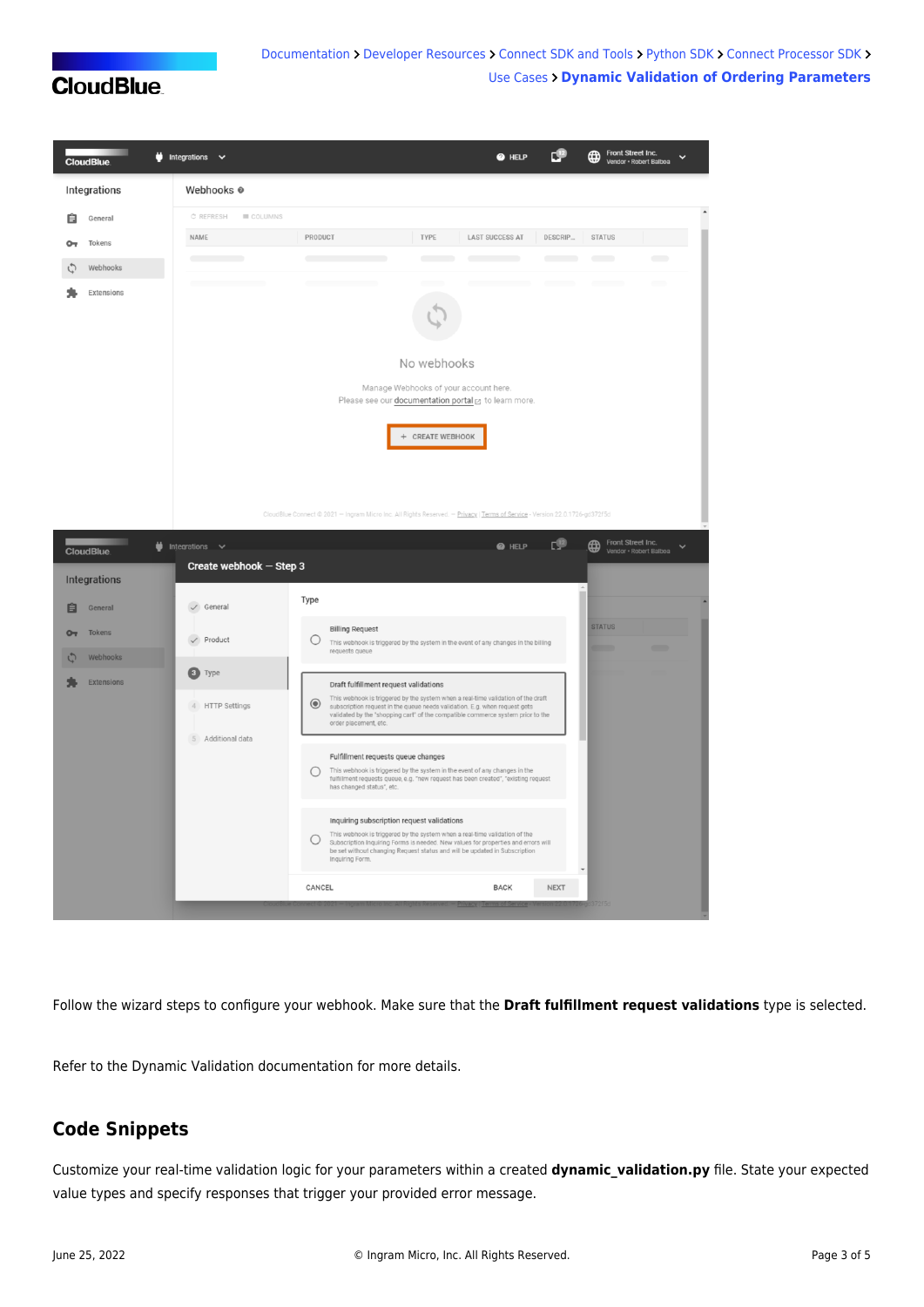

from flask import Flask, request, json

```
api = Flash( name )"''"# Configure FLASK to execute your script locally
set FLASK_APP=service
flask run
"""
def get_parameter_by_id(params, id):
     for param in params:
        if param['id'] == id: return param
     raise Exception('Parameter {id} not found.'.format(id=id))
def set parameter(params, param):
    ret = 11 for p in params:
        if p['id'] == param['id']:
             ret.append(param)
         else:
             ret.append(p)
     return ret
def get validation request data(request):
     data = request.data.decode("utf-8")
     jsondata = json.loads(data)
     return jsondata
# Your configured webhook calls the specified method to validate provided values within your
# ordering parameter during the subscription creation.
@api.route('/validate', methods=['POST', 'GET'])
def do_validate():
     jsondata = get_validation_request_data(request)
     params = jsondata['asset']['params']
    # Customize: Replace 'param dynamic validation' with the ID of the parameter that should be validated.
     param_1 = get_parameter_by_id(params, 'param_dynamic_validation')
     # Customize: Implement a required logic to validate provided values within the parameter.
     if param_1 and param_1['value'].isnumeric():
         return api.response_class(
             response=json.dumps(jsondata),
```